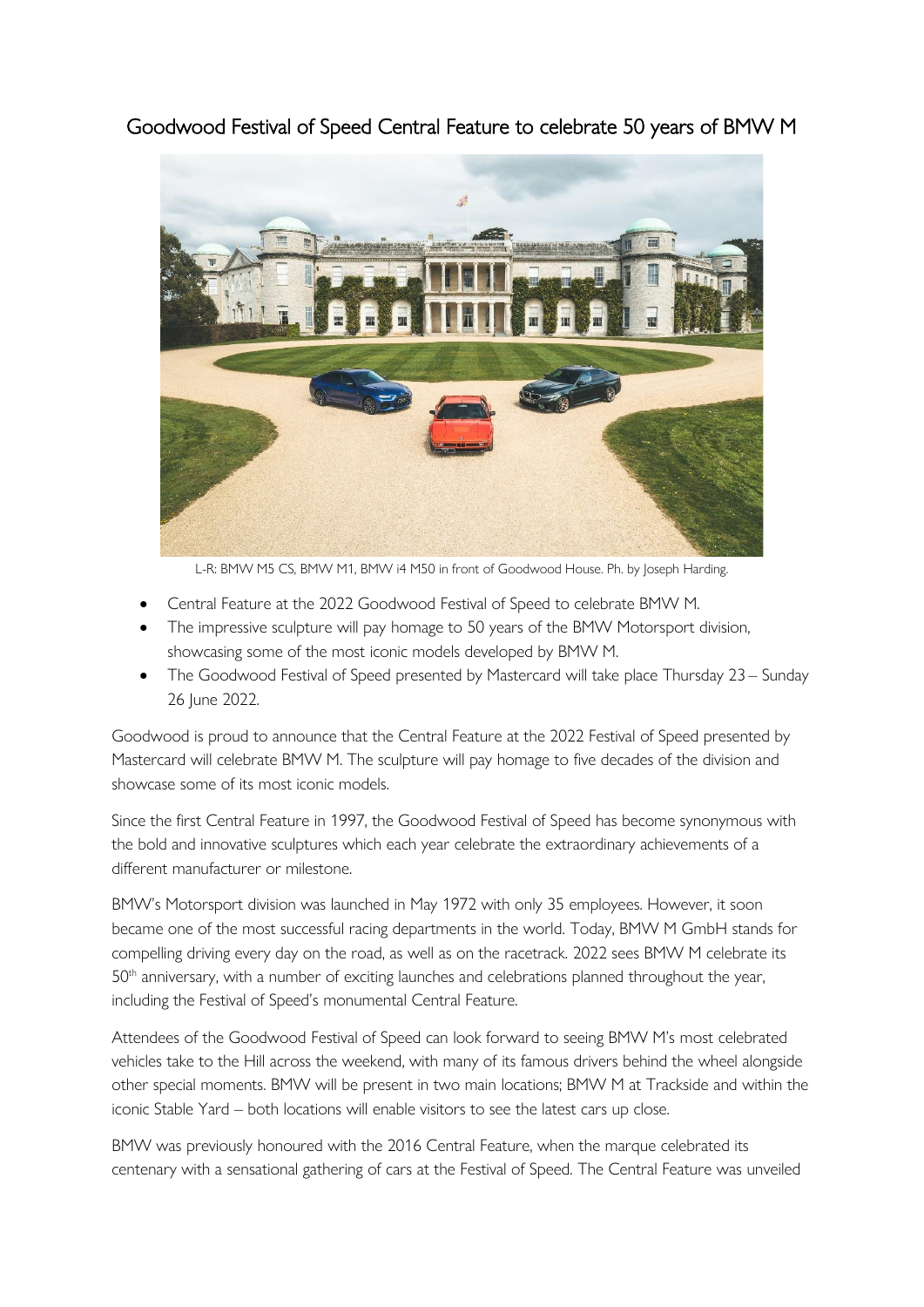in a dramatic firework display accompanied by a cavalcade of BMW's finest motors sweeping up the Hill; while the BMW M Avenue showcased 12 iconic current and historic cars.

Further details of BMW M's presence at the Goodwood Festival of Speed will be announced in the coming weeks.

Frank van Meel, CEO of BMW M said: "*As BMW M, we feel honoured to play a very special role at this year's Festival of Speed. For our 50th anniversary, we couldn't imagine a better place to celebrate our products with fans of the brand. I am particularly looking forward to unveiling a certain vehicle to the world's public for the first time - a vehicle we have been waiting a long time for.*"

The Duke of Richmond said: "*We are delighted to be celebrating 50 years of BMW's hugely successful Motorsport division at this year's Festival of Speed, and it is especially fitting as we prepare to honour 'The Innovators - Masterminds of Motorsport'. BMW M's success can of course be attributed to half a century of innovation and we look forward to honouring the marque's past, present and future achievements at Goodwood in June*."

Please find a selection of images available to download [here.](https://we.tl/t-Cl1QVNPzhN) Please credit Joseph Harding.

-ENDS-

# Notes to Editors:

# Festival of Speed presented by Mastercard, Thursday 23 - Sunday 26 June 2022.

#### Tickets and packages

Tickets start from £47 and are now limited for the Festival of Speed. Tickets can be purchased at [goodwood.com](https://www.goodwood.com/) or by calling the Ticket Office on +44 (0)1243 755055.

For an extra special Festival of Speed experience, hospitality packages are also available and can be organised by emailing [hospitality@goodwood.com](mailto:hospitality@goodwood.com) or calling +44 (0)1243 755054.

Our Ticket Guarantee means that if Goodwood is required to cancel an event based on latest UK Government advice, you will have the flexibility to transfer your booking or apply for a credit.

\*\*\*

#### Accreditation

Media accreditation for the Festival of Speed is now open. Make your application [here.](https://www.goodwood.com/media-centre/accreditations/)

\*\*\*

### **Contact**

For more information about Goodwood's motorsport events, please contact Katharine Morgan, Motorsport & Automotive Press Officer: [Katharine.Morgan@goodwood.com](mailto:Katharine.Morgan@goodwood.com)

For all other press enquiries please contact: [media@goodwood.com](mailto:media@goodwood.com)

Imagery and news from Goodwood are available from our [Press & Media site.](https://www.goodwood.com/media-centre/)

Stay up to date with all future announcements and on-event action across our social channels:

[Twitter](https://twitter.com/fosgoodwood) | [Facebook](https://www.facebook.com/festivalofspeed/) | [Instagram](https://www.instagram.com/fosgoodwood) | [YouTube](https://www.youtube.com/channel/UC8rador8CU-pTJ6p7WNiv6w)

\*\*\*